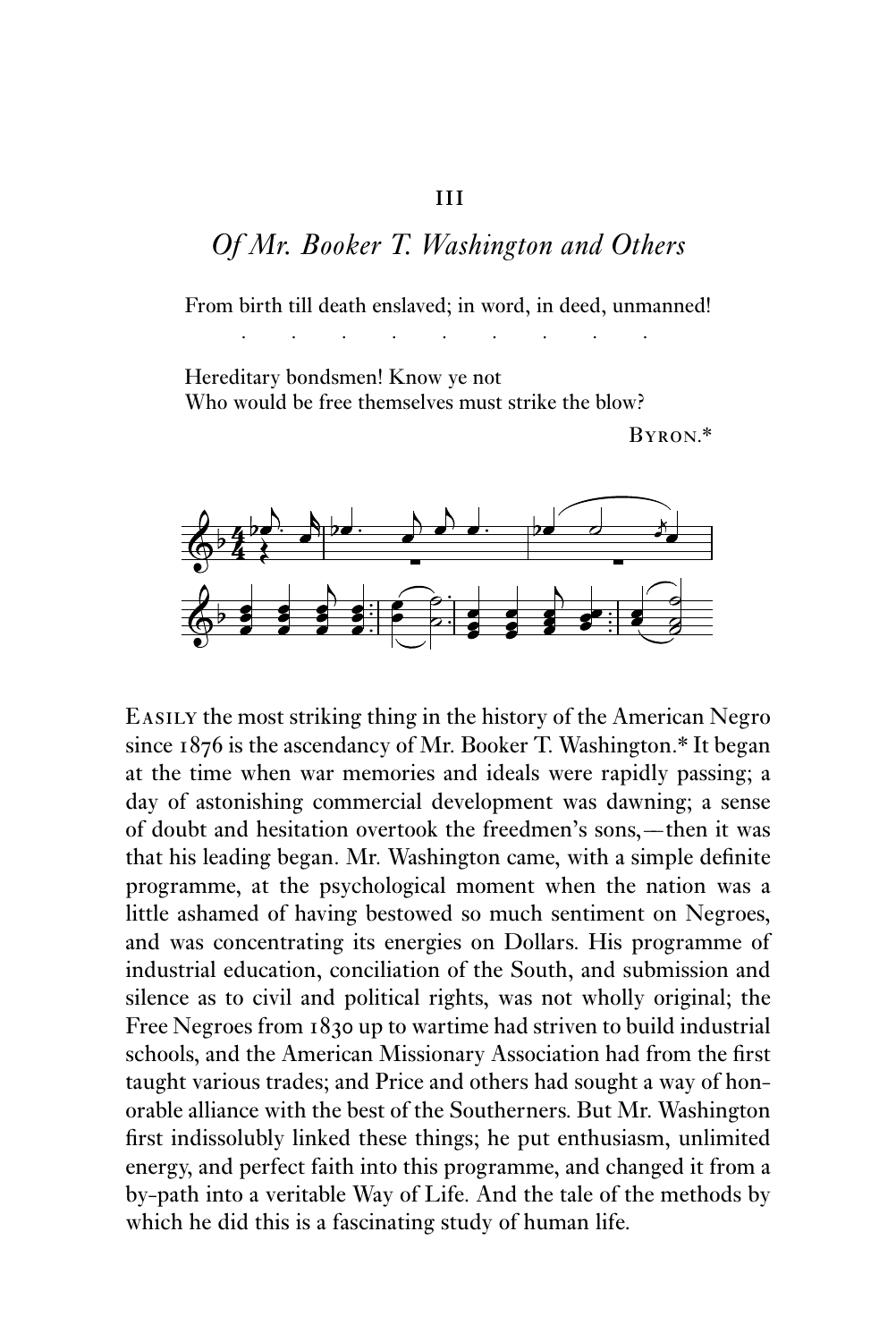It startled the nation to hear a Negro advocating such a programme after many decades of bitter complaint; it startled and won the applause of the South, it interested and won the admiration of the North; and after a confused murmur of protest, it silenced if it did not convert the Negroes themselves.

To gain the sympathy and coöperation of the various elements comprising the white South was Mr. Washington's first task; and this, at the time Tuskegee was founded, seemed, for a black man, well-nigh impossible. And yet ten years later it was done in the word spoken at Atlanta: "In all things purely social we can be as separate as the five fingers, and yet one as the hand in all things essential to mutual progress." This "Atlanta Compromise"\* is by all odds the most notable thing in Mr. Washington's career. The South interpreted it in different ways: the radicals received it as a complete surrender of the demand for civil and political equality; the conservatives, as a generously conceived working basis for mutual understanding. So both approved it, and to-day its author is certainly the most distinguished Southerner since Jefferson Davis,\* and the one with the largest personal following.

Next to this achievement comes Mr. Washington's work in gaining place and consideration in the North. Others less shrewd and tactful had formerly essayed to sit on these two stools and had fallen between them; but as Mr. Washington knew the heart of the South from birth and training, so by singular insight he intuitively grasped the spirit of the age which was dominating the North. And so thoroughly did he learn the speech and thought of triumphant commercialism, and the ideals of material prosperity, that the picture of a lone black boy poring over a French grammar\* amid the weeds and dirt of a neglected home soon seemed to him the acme of absurdities. One wonders what Socrates and St. Francis of Assisi would say to this.

And yet this very singleness of vision and thorough oneness with his age is a mark of the successful man. It is as though Nature must needs make men narrow in order to give them force. So Mr. Washington's cult has gained unquestioning followers, his work has wonderfully prospered, his friends are legion, and his enemies are confounded. To-day he stands as the one recognized spokesman of his ten million fellows, and one of the most notable figures in a nation of seventy millions. One hesitates, therefore, to criticise a life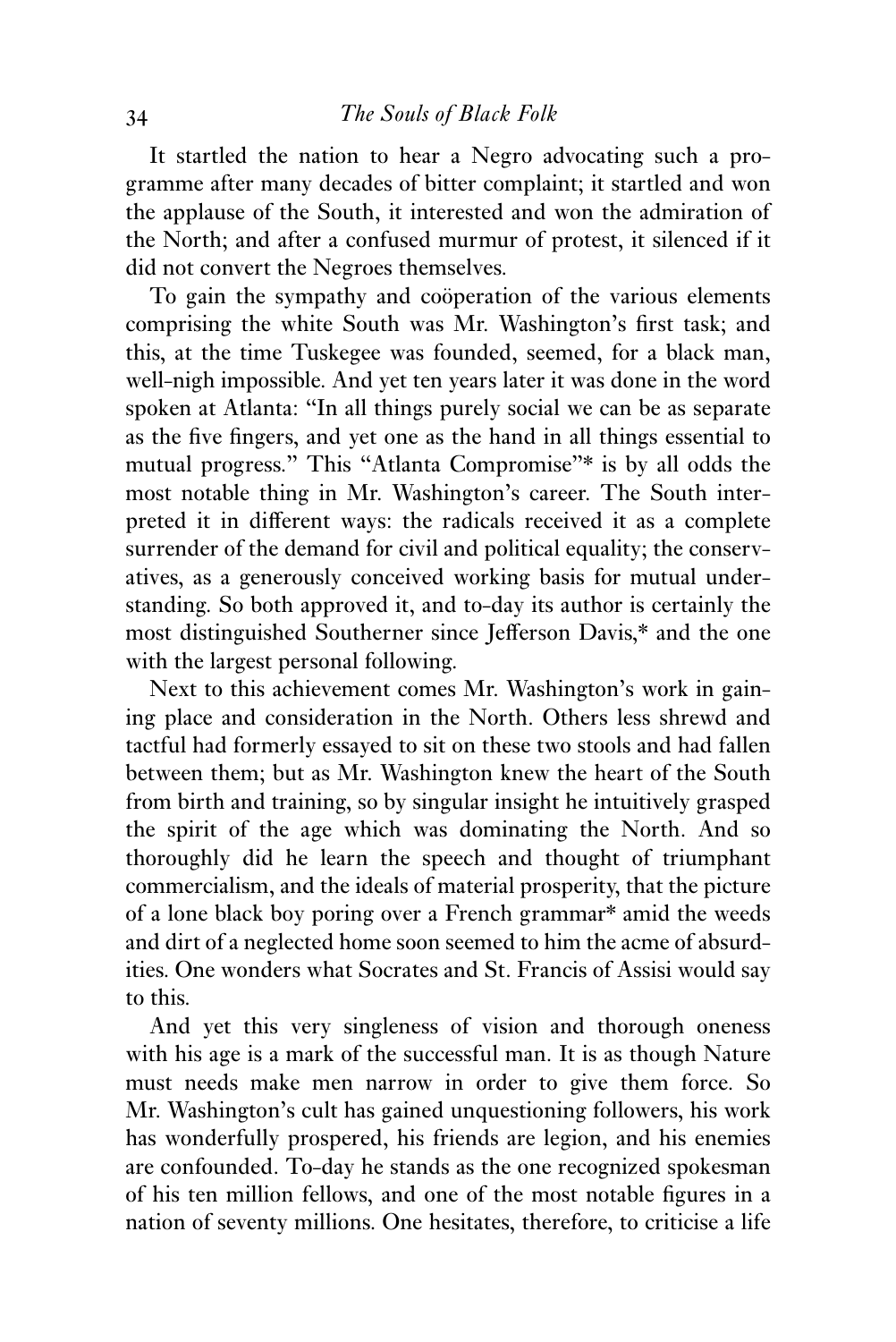which, beginning with so little, has done so much. And yet the time is come when one may speak in all sincerity and utter courtesy of the mistakes and shortcomings of Mr. Washington's career, as well as of his triumphs, without being thought captious or envious, and without forgetting that it is easier to do ill than well in the world.

The criticism that has hitherto met Mr. Washington has not always been of this broad character. In the South especially has he had to walk warily to avoid the harshest judgments,—and naturally so, for he is dealing with the one subject of deepest sensitiveness to that section. Twice––once when at the Chicago celebration of the Spanish-American War he alluded to the color-prejudice that is "eating away the vitals of the South," and once when he dined with President Roosevelt––has the resulting Southern criticism been violent enough to threaten seriously his popularity. In the North the feeling has several times forced itself into words, that Mr. Washington's counsels of submission overlooked certain elements of true manhood, and that his educational programme was unnecessarily narrow. Usually, however, such criticism has not found open expression, although, too, the spiritual sons of the Abolitionists have not been prepared to acknowledge that the schools founded before Tuskegee, by men of broad ideals and self-sacrificing spirit, were wholly failures or worthy of ridicule. While, then, criticism has not failed to follow Mr. Washington, yet the prevailing public opinion of the land has been but too willing to deliver the solution of a wearisome problem into his hands, and say, "If that is all you and your race ask, take it."

Among his own people, however, Mr. Washington has encountered the strongest and most lasting opposition, amounting at times to bitterness, and even to-day continuing strong and insistent even though largely silenced in outward expression by the public opinion of the nation. Some of this opposition is, of course, mere envy; the disappointment of displaced demagogues and the spite of narrow minds. But aside from this, there is among educated and thoughtful colored men in all parts of the land a feeling of deep regret, sorrow, and apprehension at the wide currency and ascendancy which some of Mr. Washington's theories have gained. These same men admire his sincerity of purpose, and are willing to forgive much to honest endeavor which is doing something worth the doing. They coöperate with Mr. Washington as far as they conscientiously can; and, indeed,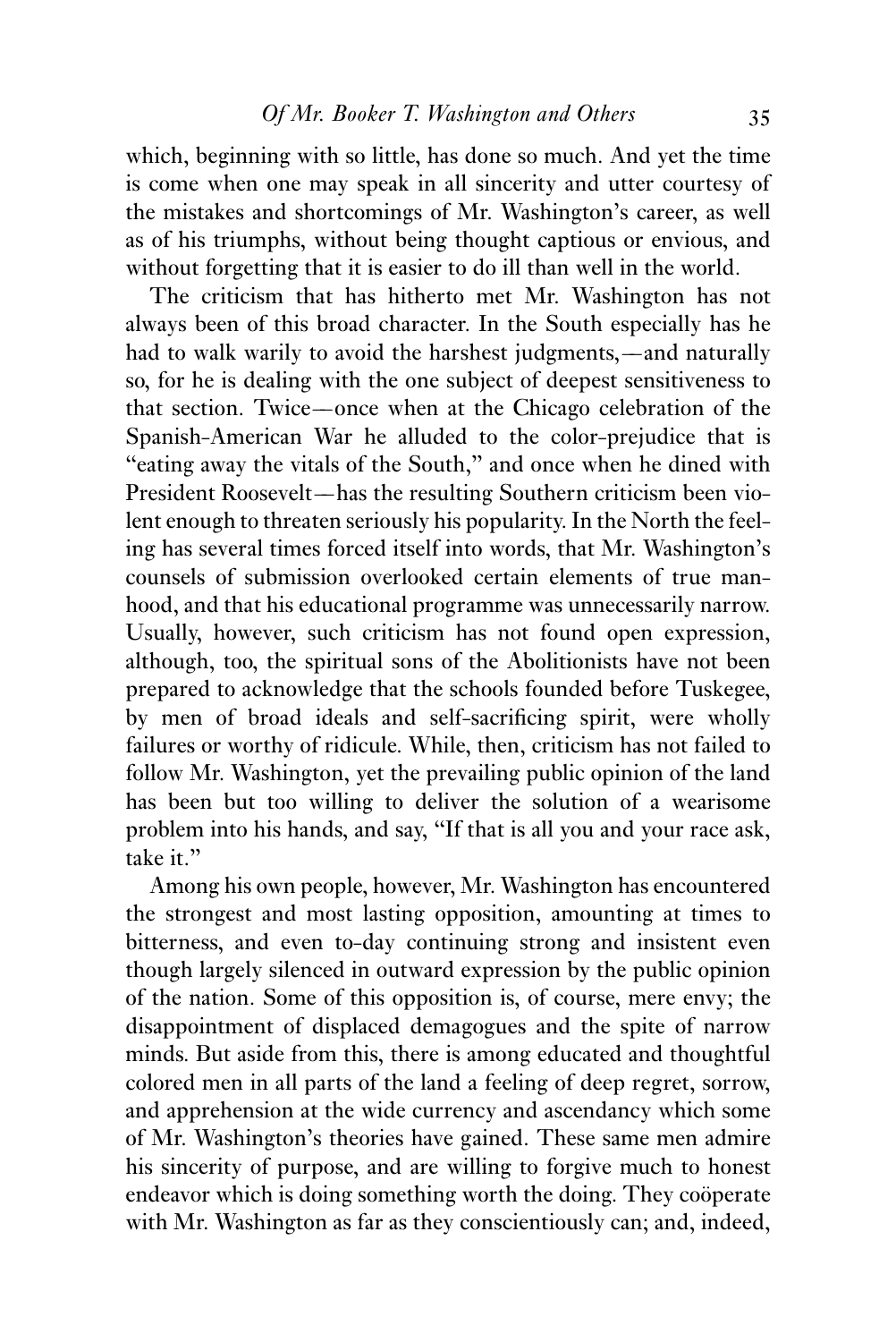it is no ordinary tribute to this man's tact and power that, steering as he must between so many diverse interests and opinions, he so largely retains the respect of all.

But the hushing of the criticism of honest opponents is a dangerous thing. It leads some of the best of the critics to unfortunate silence and paralysis of effort, and others to burst into speech so passionately and intemperately as to lose listeners. Honest and earnest criticism from those whose interests are most nearly touched,––criticism of writers by readers, of government by those governed, of leaders by those led,––this is the soul of democracy and the safeguard of modern society. If the best of the American Negroes receive by outer pressure a leader whom they had not recognized before, manifestly there is here a certain palpable gain. Yet there is also irreparable loss,––a loss of that peculiarly valuable education which a group receives when by search and criticism it finds and commissions its own leaders. The way in which this is done is at once the most elementary and the nicest problem of social growth. History is but the record of such group-leadership; and yet how infinitely changeful is its type and character! And of all types and kinds, what can be more instructive than the leadership of a group within a group? that curious double movement where real progress may be negative and actual advance be relative retrogression. All this is the social student's inspiration and despair.

Now in the past the American Negro has had instructive experience in the choosing of group leaders, founding thus a peculiar dynasty which in the light of present conditions is worth while studying. When sticks and stones and beasts form the sole environment of a people, their attitude is largely one of determined opposition to and conquest of natural forces. But when to earth and brute is added an environment of men and ideas, then the attitude of the imprisoned group may take three main forms,––a feeling of revolt and revenge; an attempt to adjust all thought and action to the will of the greater group; or, finally, a determined effort at selfrealization and self-development despite environing opinion. The influence of all of these attitudes at various times can be traced in the history of the American Negro, and in the evolution of his successive leaders.

Before 1750, while the fire of African freedom still burned in the veins of the slaves, there was in all leadership or attempted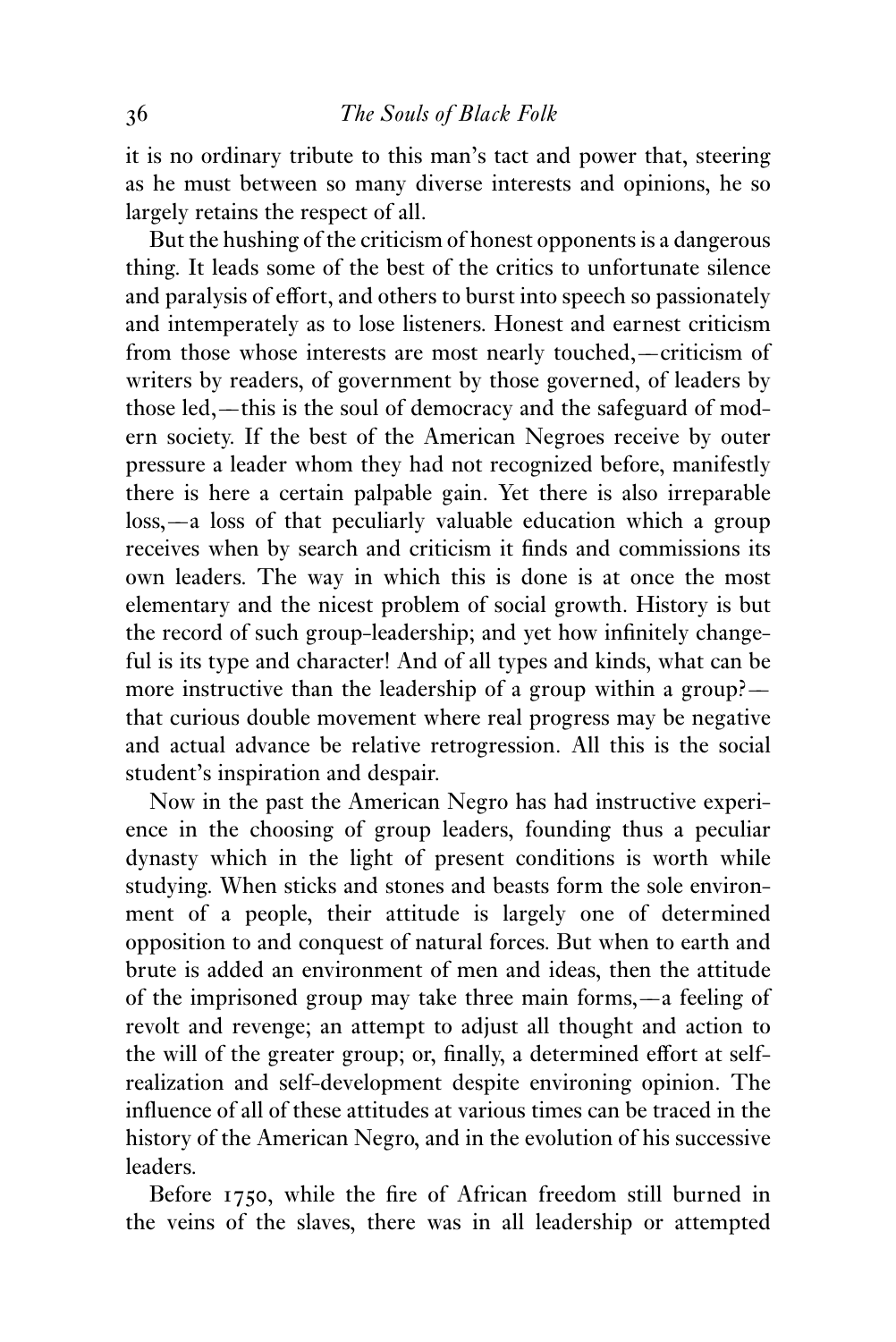leadership but the one motive of revolt and revenge,––typified in the terrible Maroons, the Danish blacks, and Cato of Stono,\* and veiling all the Americas in fear of insurrection. The liberalizing tendencies of the latter half of the eighteenth century brought, along with kindlier relations between black and white, thoughts of ultimate adjustment and assimilation. Such aspiration was especially voiced in the earnest songs of Phyllis, in the martyrdom of Attucks, the fighting of Salem and Poor, the intellectual accomplishments of Banneker and Derham, and the political demands of the Cuffes.\*

Stern financial and social stress after the war cooled much of the previous humanitarian ardor. The disappointment and impatience of the Negroes at the persistence of slavery and serfdom voiced itself in two movements. The slaves in the South, aroused undoubtedly by vague rumors of the Haytian revolt, made three fierce attempts at insurrection,––in 1800 under Gabriel in Virginia, in 1822 under Vesey in Carolina, and in 1831 again in Virginia under the terrible Nat Turner.\* In the Free States, on the other hand, a new and curious attempt at self-development was made. In Philadelphia and New York color-prescription led to a withdrawal of Negro communicants from white churches and the formation of a peculiar socio-religious institution among the Negroes known as the African Church,\*––an organization still living and controlling in its various branches over a million of men.

Walker's wild appeal\* against the trend of the times showed how the world was changing after the coming of the cotton-gin. By 1830 slavery seemed hopelessly fastened on the South, and the slaves thoroughly cowed into submission. The free Negroes of the North, inspired by the mulatto immigrants from the West Indies, began to change the basis of their demands; they recognized the slavery of slaves, but insisted that they themselves were freemen, and sought assimilation and amalgamation with the nation on the same terms with other men. Thus, Forten and Purvis of Philadelphia, Shad of Wilmington, Du Bois of New Haven, Barbadoes of Boston,\* and others, strove singly and together as men, they said, not as slaves; as "people of color," not as "Negroes." The trend of the times, however, refused them recognition save in individual and exceptional cases, considered them as one with all the despised blacks, and they soon found themselves striving to keep even the rights they formerly had of voting and working and moving as freemen. Schemes of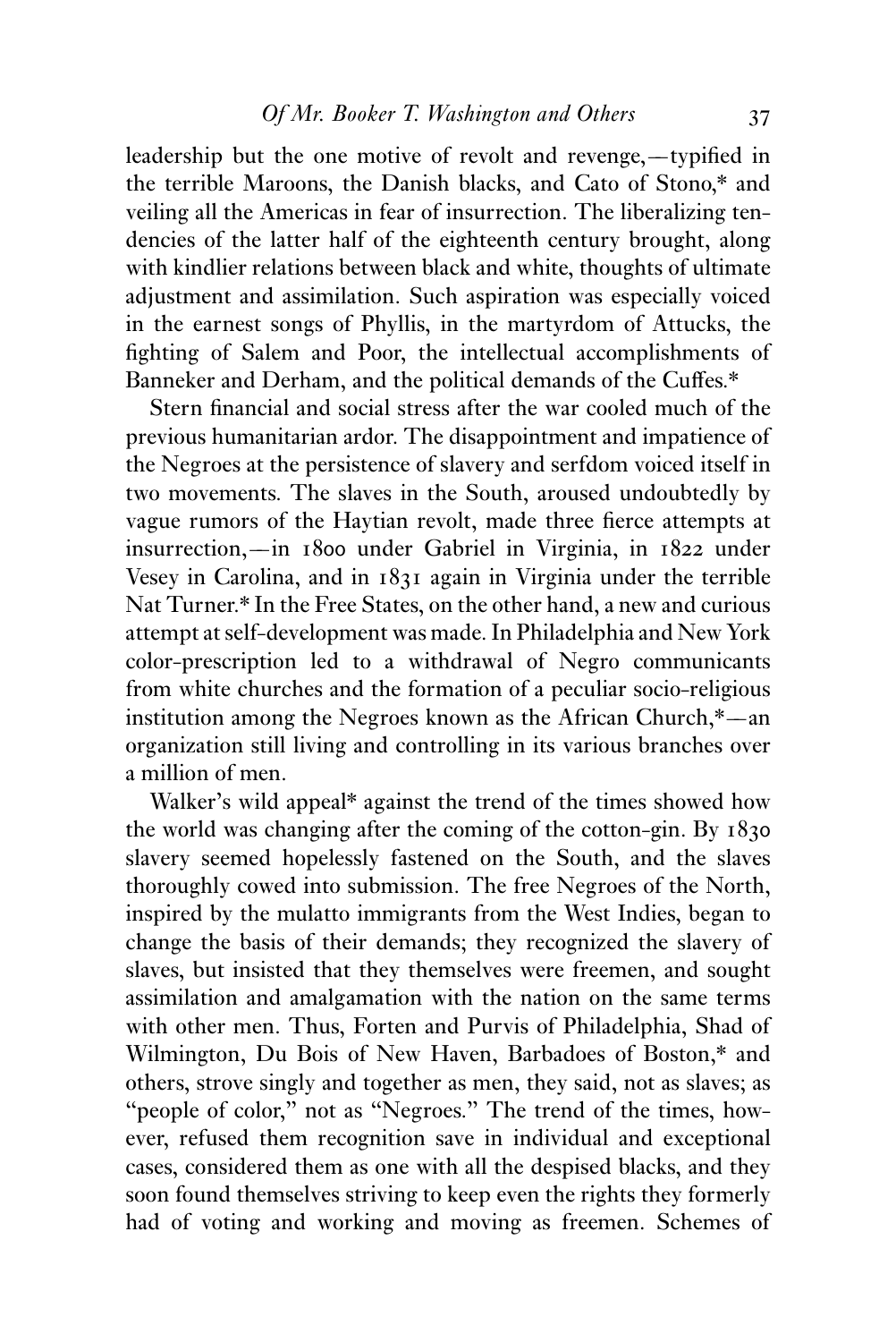migration and colonization arose among them; but these they refused to entertain, and they eventually turned to the Abolition movement as a final refuge.

Here, led by Remond, Nell, Wells-Brown, and Douglass,\* a new period of self-assertion and self-development dawned. To be sure, ultimate freedom and assimilation was the ideal before the leaders, but the assertion of the manhood rights of the Negro by himself was the main reliance, and John Brown's raid\* was the extreme of its logic. After the war and emancipation, the great form of Frederick Douglass, the greatest of American Negro leaders, still led the host. Self-assertion, especially in political lines, was the main programme, and behind Douglass came Elliot, Bruce, and Langston, and the Reconstruction politicians, and, less conspicuous but of greater social significance Alexander Crummell and Bishop Daniel Payne.\*

Then came the Revolution of 1876,\* the suppression of the Negro votes, the changing and shifting of ideals, and the seeking of new lights in the great night. Douglass, in his old age, still bravely stood for the ideals of his early manhood,––ultimate assimilation *through* self-assertion, and on no other terms. For a time Price arose as a new leader,\* destined, it seemed, not to give up, but to re-state the old ideals in a form less repugnant to the white South. But he passed away in his prime. Then came the new leader. Nearly all the former ones had become leaders by the silent suffrage of their fellows, had sought to lead their own people alone, and were usually, save Douglass, little known outside their race. But Booker T. Washington arose as essentially the leader not of one race but of two,––a compromiser between the South, the North, and the Negro. Naturally the Negroes resented, at first bitterly, signs of compromise which surrendered their civil and political rights, even though this was to be exchanged for larger chances of economic development. The rich and dominating North, however, was not only weary of the race problem, but was investing largely in Southern enterprises, and welcomed any method of peaceful coöperation. Thus, by national opinion, the Negroes began to recognize Mr. Washington's leadership; and the voice of criticism was hushed.

Mr. Washington represents in Negro thought the old attitude of adjustment and submission; but adjustment at such a peculiar time as to make his programme unique. This is an age of unusual economic development, and Mr. Washington's programme naturally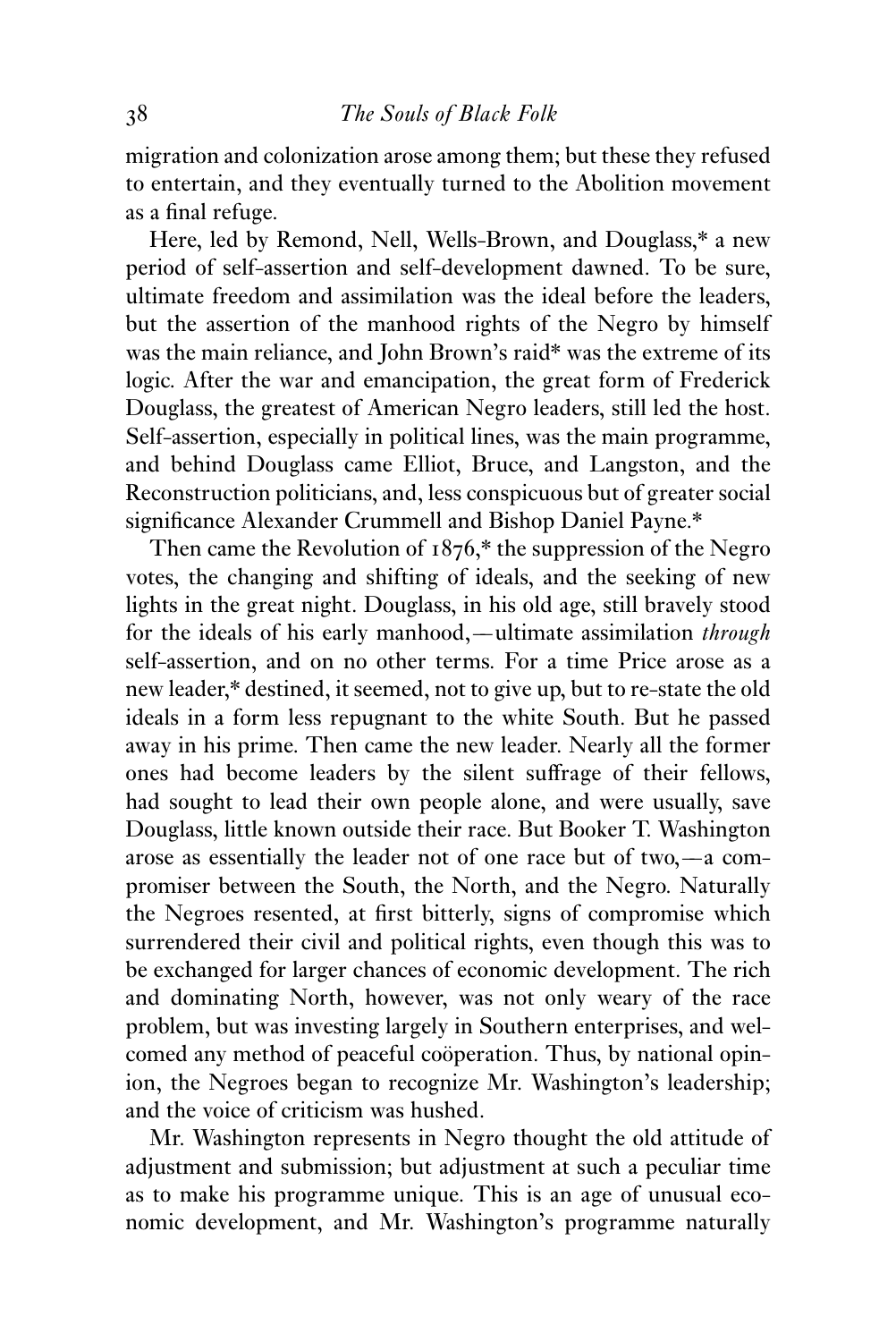takes an economic cast, becoming a gospel of Work and Money to such an extent as apparently almost completely to overshadow the higher aims of life. Moreover, this is an age when the more advanced races are coming in closer contact with the less developed races, and the race-feeling is therefore intensified; and Mr. Washington's programme practically accepts the alleged inferiority of the Negro races. Again, in our own land, the reaction from the sentiment of war time has given impetus to race-prejudice against Negroes, and Mr. Washington withdraws many of the high demands of Negroes as men and American citizens. In other periods of intensified prejudice all the Negro's tendency to self-assertion has been called forth; at this period a policy of submission is advocated. In the history of nearly all other races and peoples the doctrine preached at such crises has been that manly self-respect is worth more than lands and houses, and that a people who voluntarily surrender such respect, or cease striving for it, are not worth civilizing.

In answer to this, it has been claimed that the Negro can survive only through submission. Mr. Washington distinctly asks that black people give up, at least for the present, three things,––

First, political power,

Second, insistence on civil rights,

Third, higher education of Negro youth,––

and concentrate all their energies on industrial education, the accumulation of wealth, and the conciliation of the South. This policy has been courageously and insistently advocated for over fifteen years, and has been triumphant for perhaps ten years. As a result of this tender of the palm-branch, what has been the return? In these years there have occurred:

1. The disfranchisement of the Negro.

2. The legal creation of a distinct status of civil inferiority for the Negro.

3. The steady withdrawal of aid from institutions for the higher training of the Negro.

These movements are not, to be sure, direct results of Mr. Washington's teachings; but his propaganda has, without a shadow of doubt, helped their speedier accomplishment. The question then comes: Is it possible, and probable, that nine millions of men can make effective progress in economic lines if they are deprived of political rights, made a servile caste, and allowed only the most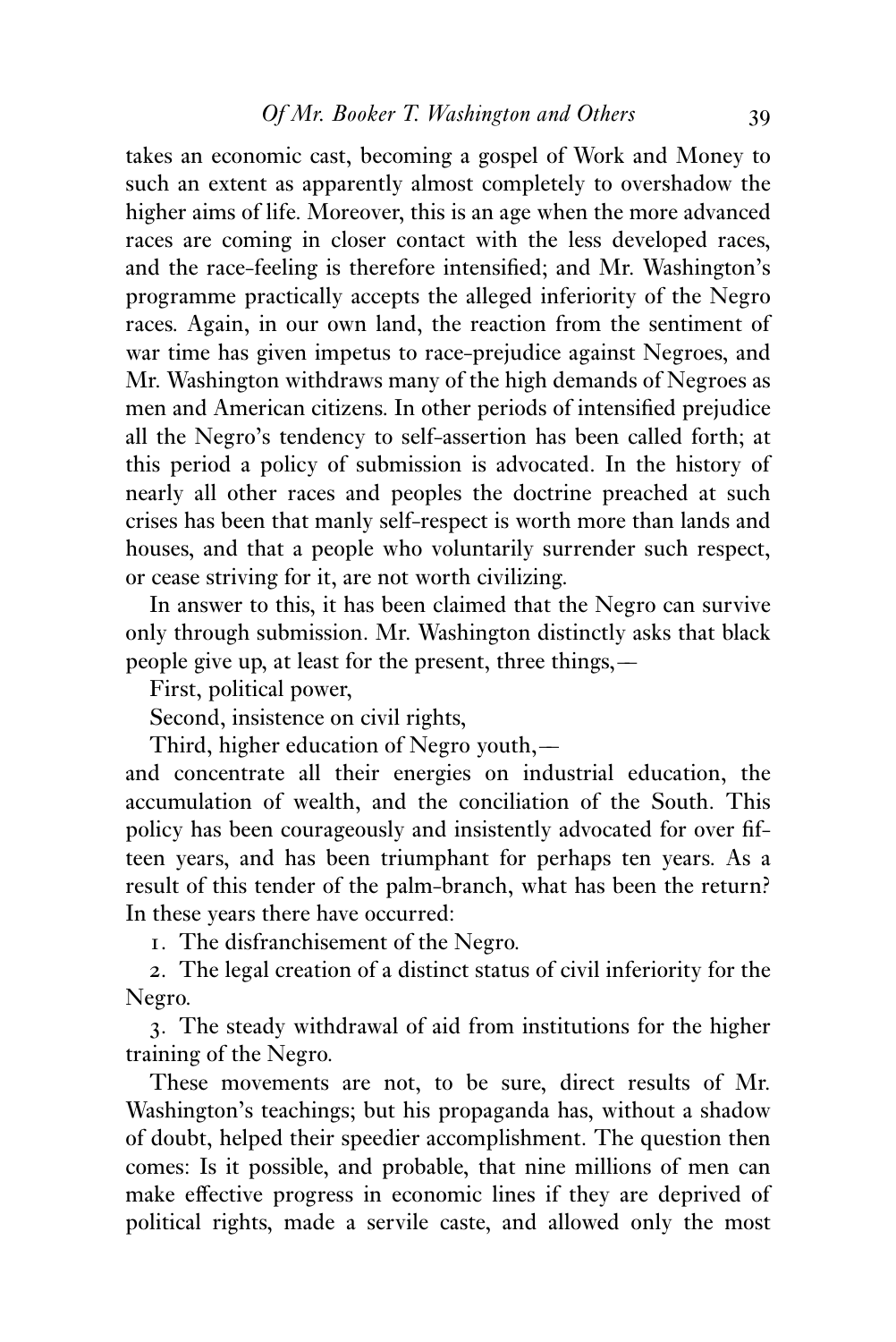meagre chance for developing their exceptional men? If history and reason give any distinct answer to these questions, it is an emphatic *No*. And Mr. Washington thus faces the triple paradox of his career:

1. He is striving nobly to make Negro artisans business men and property-owners; but it is utterly impossible, under modern competitive methods, for workingmen and property-owners to defend their rights and exist without the right of suffrage.

2. He insists on thrift and self-respect, but at the same time counsels a silent submission to civic inferiority such as is bound to sap the manhood of any race in the long run.

3. He advocates common-school and industrial training, and depreciates institutions of higher learning; but neither the Negro common-schools, nor Tuskegee itself, could remain open a day were it not for teachers trained in Negro colleges, or trained by their graduates.

This triple paradox in Mr. Washington's position is the object of criticism by two classes of colored Americans. One class is spiritually descended from Toussaint the Savior, through Gabriel, Vesey, and Turner, and they represent the attitude of revolt and revenge; they hate the white South blindly and distrust the white race generally, and so far as they agree on definite action, think that the Negro's only hope lies in emigration beyond the borders of the United States. And yet, by the irony of fate, nothing has more effectually made this programme seem hopeless than the recent course of the United States toward weaker and darker peoples in the West Indies, Hawaii, and the Philippines,––for where in the world may we go and be safe from lying and brute force?

The other class of Negroes who cannot agree with Mr. Washington has hitherto said little aloud. They deprecate the sight of scattered counsels, of internal disagreement; and especially they dislike making their just criticism of a useful and earnest man an excuse for a general discharge of venom from small-minded opponents. Nevertheless, the questions involved are so fundamental and serious that it is difficult to see how men like the Grimkes, Kelly Miller, J. W. E. Bowen,\* and other representatives of this group, can much longer be silent. Such men feel in conscience bound to ask of this nation three things:

- 1. The right to vote.
- 2. Civic equality.
- 3. The education of youth according to ability.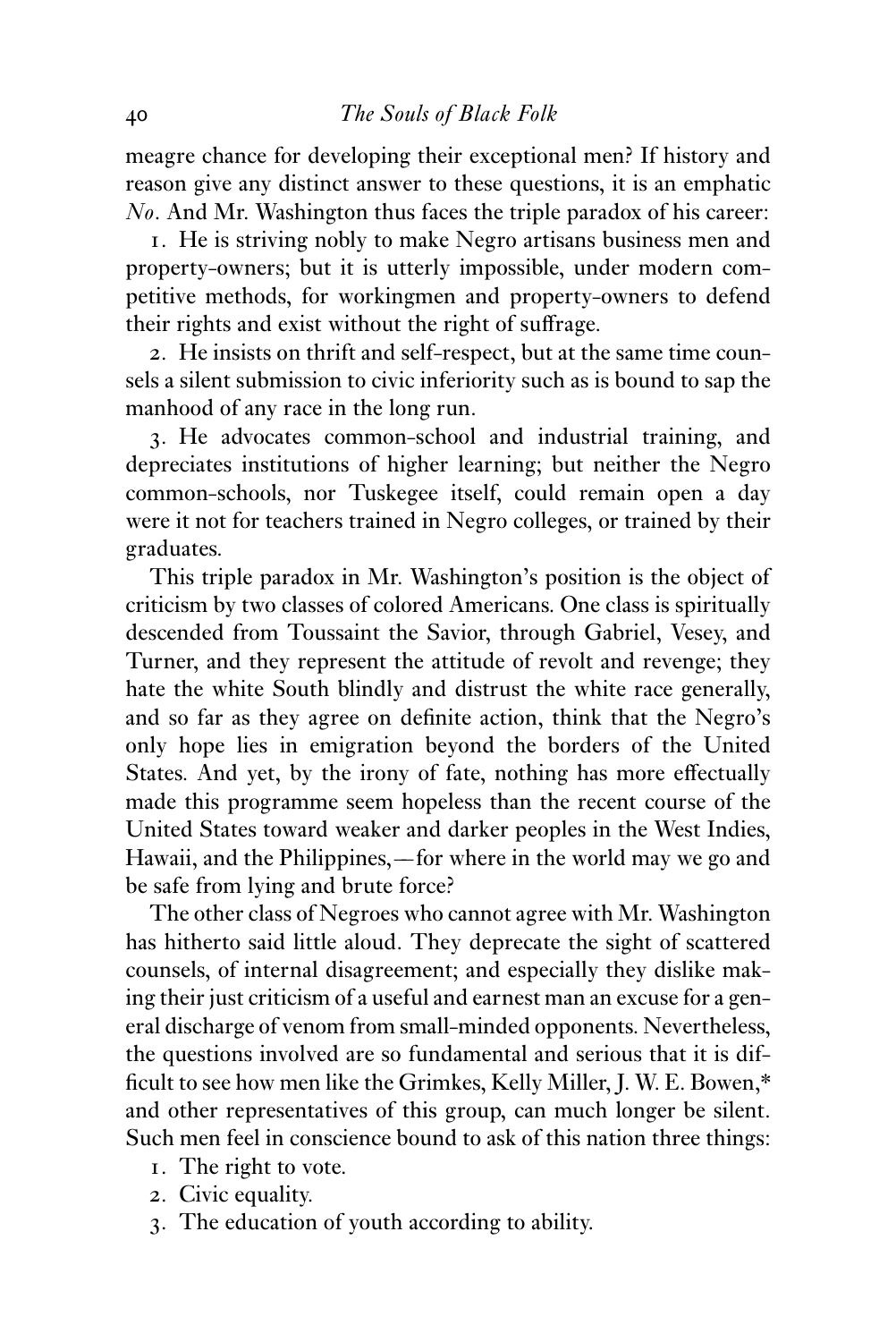They acknowledge Mr. Washington's invaluable service in counselling patience and courtesy in such demands; they do not ask that ignorant black men vote when ignorant whites are debarred, or that any reasonable restrictions in the suffrage should not be applied; they know that the low social level of the mass of the race is responsible for much discrimination against it, but they also know, and the nation knows, that relentless color-prejudice is more often a cause than a result of the Negro's degradation; they seek the abatement of this relic of barbarism, and not its systematic encouragement and pampering by all agencies of social power from the Associated Press to the Church of Christ. They advocate, with Mr. Washington, a broad system of Negro common schools supplemented by thorough industrial training; but they are surprised that a man of Mr. Washington's insight cannot see that no such educational system ever has rested or can rest on any other basis than that of the well-equipped college and university, and they insist that there is a demand for a few such institutions throughout the South to train the best of the Negro youth as teachers, professional men, and leaders.

This group of men honor Mr. Washington for his attitude of conciliation toward the white South; they accept the "Atlanta Compromise" in its broadest interpretation; they recognize, with him, many signs of promise, many men of high purpose and fair judgment, in this section; they know that no easy task has been laid upon a region already tottering under heavy burdens. But, nevertheless, they insist that the way to truth and right lies in straightforward honesty, not in indiscriminate flattery; in praising those of the South who do well and criticising uncompromisingly those who do ill; in taking advantage of the opportunities at hand and urging their fellows to do the same, but at the same time in remembering that only a firm adherence to their higher ideals and aspirations will ever keep those ideals within the realm of possibility. They do not expect that the free right to vote, to enjoy civic rights, and to be educated, will come in a moment; they do not expect to see the bias and prejudices of years disappear at the blast of a trumpet; but they are absolutely certain that the way for a people to gain their reasonable rights is not by voluntarily throwing them away and insisting that they do not want them; that the way for a people to gain respect is not by continually belittling and ridiculing themselves; that, on the contrary, Negroes must insist continually, in season and out of season, that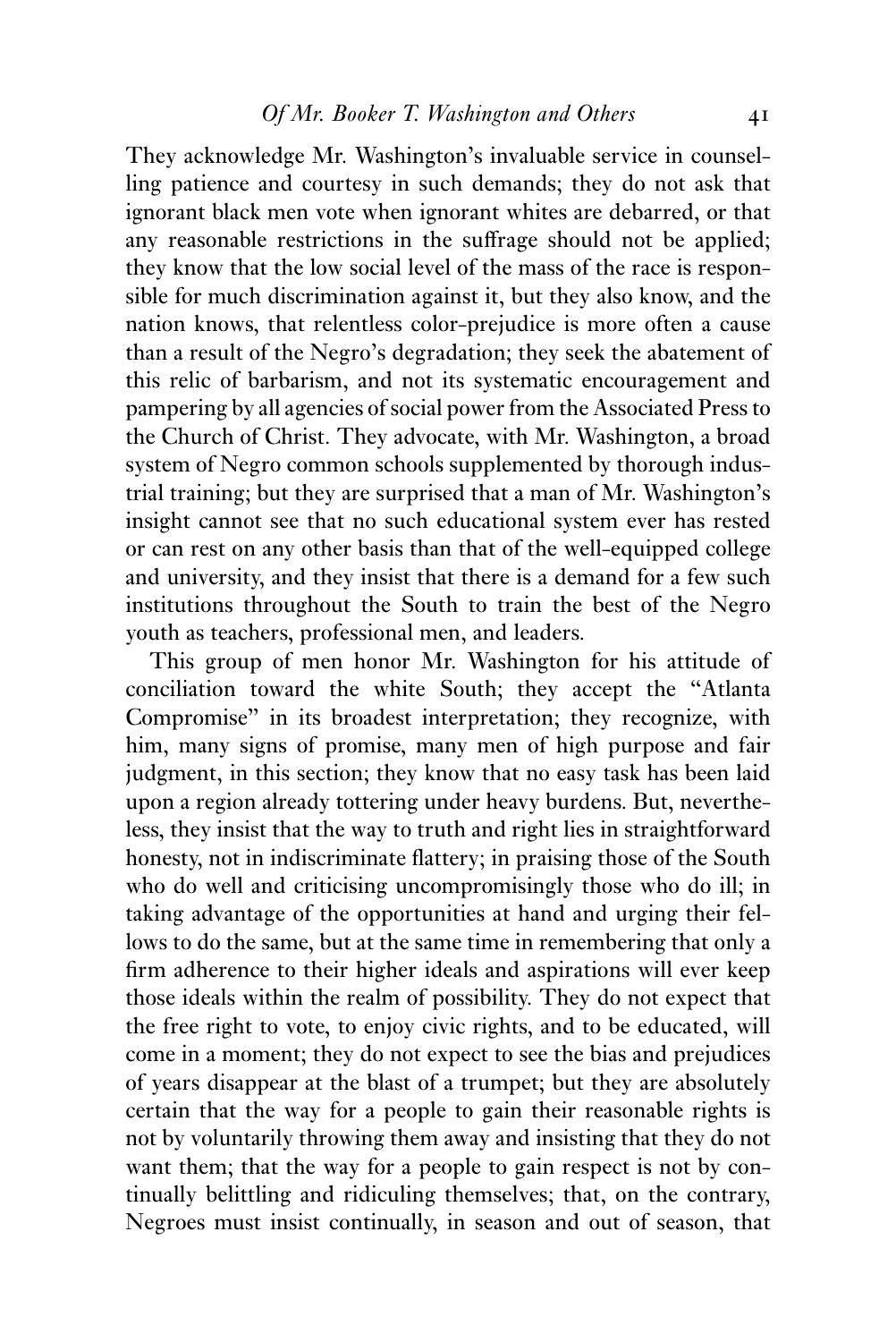voting is necessary to modern manhood, that color discrimination is barbarism, and that black boys need education as well as white boys.

In failing thus to state plainly and unequivocally the legitimate demands of their people, even at the cost of opposing an honored leader, the thinking classes of American Negroes would shirk a heavy responsibility,––a responsibility to themselves, a responsibility to the struggling masses, a responsibility to the darker races of men whose future depends so largely on this American experiment, but especially a responsibility to this nation,––this common Fatherland. It is wrong to encourage a man or a people in evil-doing; it is wrong to aid and abet a national crime simply because it is unpopular not to do so. The growing spirit of kindliness and reconciliation between the North and South after the frightful differences of a generation ago ought to be a source of deep congratulation to all, and especially to those whose mistreatment caused the war; but if that reconciliation is to be marked by the industrial slavery and civic death of those same black men, with permanent legislation into a position of inferiority, then those black men, if they are really men, are called upon by every consideration of patriotism and loyalty to oppose such a course by all civilized methods, even though such opposition involves disagreement with Mr. Booker T. Washington. We have no right to sit silently by while the inevitable seeds are sown for a harvest of disaster to our children, black and white.

First, it is the duty of black men to judge the South discriminatingly. The present generation of Southerners are not responsible for the past, and they should not be blindly hated or blamed for it. Furthermore, to no class is the indiscriminate endorsement of the recent course of the South toward Negroes more nauseating than to the best thought of the South. The South is not "solid"; it is a land in the ferment of social change, wherein forces of all kinds are fighting for supremacy; and to praise the ill the South is to-day perpetrating is just as wrong as to condemn the good. Discriminating and broad-minded criticism is what the South needs,––needs it for the sake of her own white sons and daughters, and for the insurance of robust, healthy mental and moral development.

To-day even the attitude of the Southern whites toward the blacks is not, as so many assume, in all cases the same; the ignorant Southerner hates the Negro, the workingmen fear his competition, the money-makers wish to use him as a laborer, some of the educated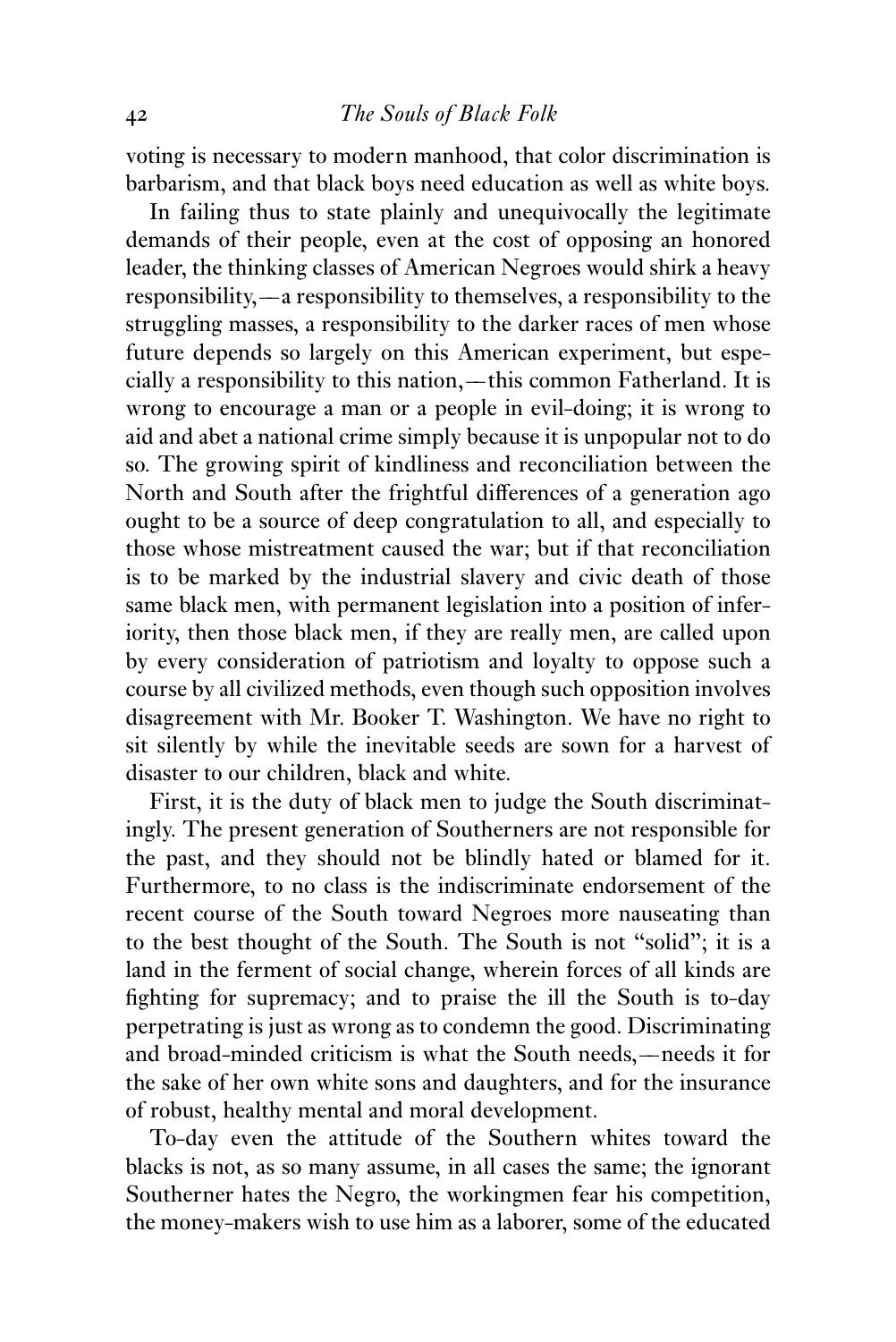see a menace in his upward development, while others––usually the sons of the masters––wish to help him to rise. National opinion has enabled this last class to maintain the Negro common schools, and to protect the Negro partially in property, life, and limb. Through the pressure of the money-makers, the Negro is in danger of being reduced to semi-slavery, especially in the country districts; the workingmen, and those of the educated who fear the Negro, have united to disfranchise him, and some have urged his deportation; while the passions of the ignorant are easily aroused to lynch and abuse any black man. To praise this intricate whirl of thought and prejudice is nonsense; to inveigh indiscriminately against "the South" is unjust; but to use the same breath in praising Governor Aycock, exposing Senator Morgan, arguing with Mr. Thomas Nelson Page, and denouncing Senator Ben Tillman,\* is not only sane, but the imperative duty of thinking black men.

It would be unjust to Mr. Washington not to acknowledge that in several instances he has opposed movements in the South which were unjust to the Negro; he sent memorials to the Louisiana and Alabama constitutional conventions, he has spoken against lynching, and in other ways has openly or silently set his influence against sinister schemes and unfortunate happenings. Notwithstanding this, it is equally true to assert that on the whole the distinct impression left by Mr. Washington's propaganda is, first, that the South is justified in its present attitude toward the Negro because of the Negro's degradation; secondly, that the prime cause of the Negro's failure to rise more quickly is his wrong education in the past; and, thirdly, that his future rise depends primarily on his own efforts. Each of these propositions is a dangerous half-truth. The supplementary truths must never be lost sight of: first, slavery and race-prejudice are potent if not sufficient causes of the Negro's position; second, industrial and common-school training were necessarily slow in planting because they had to await the black teachers trained by higher institutions,—it being extremely doubtful if any essentially different development was possible, and certainly a Tuskegee was unthinkable before 1880; and, third, while it is a great truth to say that the Negro must strive and strive mightily to help himself, it is equally true that unless his striving be not simply seconded, but rather aroused and encouraged, by the initiative of the richer and wiser environing group, he cannot hope for great success.